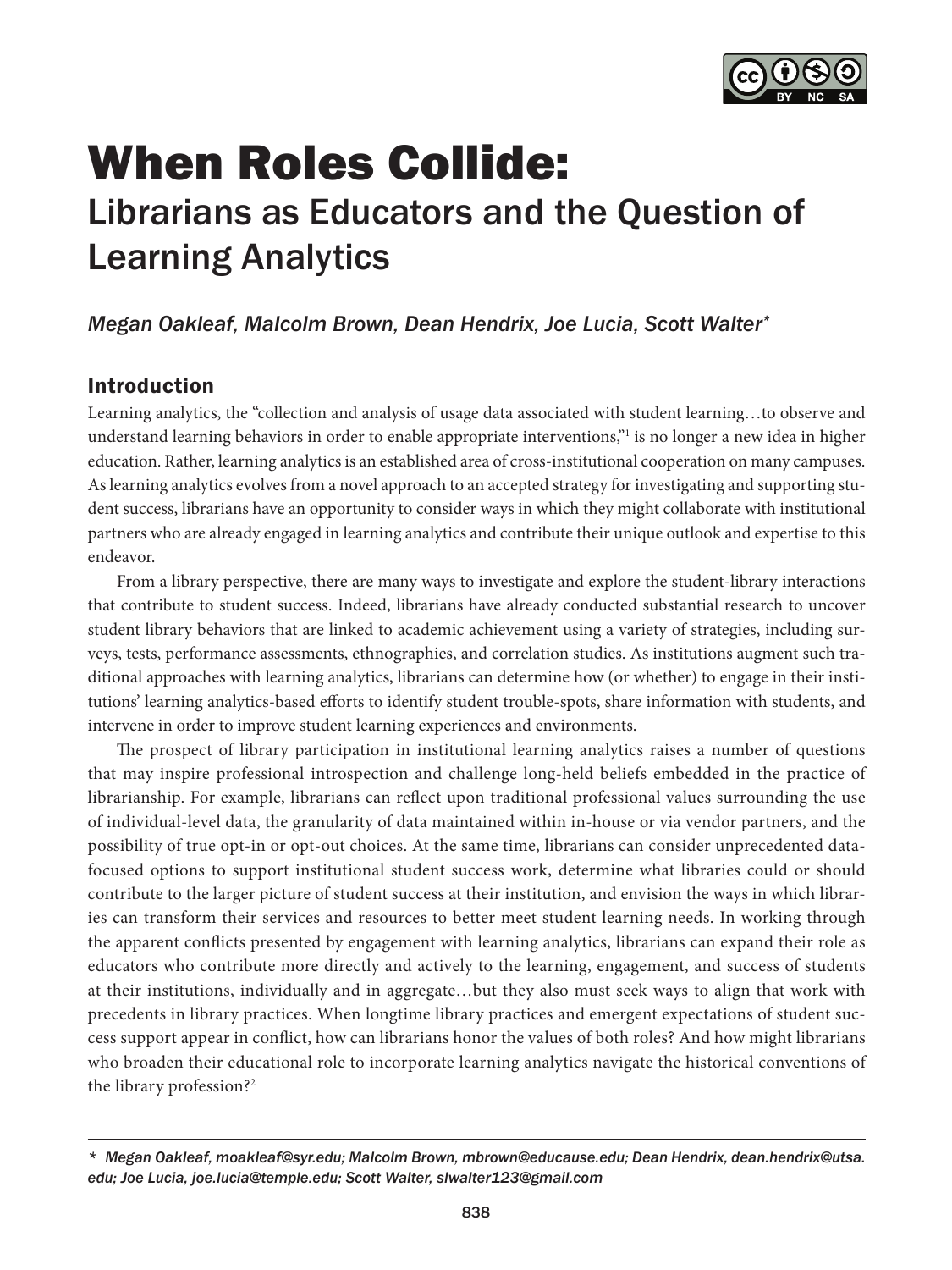# <span id="page-1-0"></span>Library Integration in Institutional Learning Analytics (LIILA)

The IMLS-funded Library Integration in Institutional Learning Analytics (LIILA) project sought to engage these issues and questions through increasing librarian awareness of learning analytics. The project brought together dozens of academic library leaders, library and higher education professional organizations, information technology professionals, and library and educational technology vendor partners in a wide-ranging discussion what role academic libraries could or should play in learning analytics. As a part of the larger project, participants considered ways in which librarians might contribute to institutional learning analytics initiatives in order to grow the educational role and impact of libraries while simultaneously honoring professional values and ethics.

Overall, LIILA aimed to achieve four goals:

- To increase librarian awareness and engagement in learning analytics,
- To craft a plan for integrating academic libraries into learning analytics initiatives that support student learning and success,
- To develop sustaining partnerships and collaborations among librarians and learning analytics lynchpins, institutional and library systems professionals, and library vendor communities, and
- To explore, design, and develop library use cases and data profiles that can be used with learning analytics standards to integrate library data with institutional data stores.

To achieve these goals, LIILA participants convened at three National Forum meetings which took place at the EDUCAUSE Annual Conference in Philadelphia (November 2017), the Coalition for Networked Information (CNI) Fall Meeting in Washington, D.C. (December 2017), and the CNI Spring Meeting, San Diego (April 2018).

The results of the LIILA project are captured in a freely available report and serve as the basis of this paper. It should be noted that while LIILA was the first learning analytics-focused grant funded by IMLS, there are several ongoing projects that interested librarians can follow, including Data Doubles,<sup>[3](#page-8-0)</sup> the Library Learning Analytics Project (LLAP),<sup>[4](#page-8-0)</sup> CARLI Counts,<sup>5</sup> and Connecting Libraries and Learning Analytics for Student Success (CLLASS)[.6](#page-8-0)

# Learning Analytics Defined

Learning analytics has been described as "the measurement, collection, analysis, and reporting of data about learners and their contexts, for the purposes of understanding and optimizing learning and the environments in which it occurs.["7](#page-8-0) In a nutshell, learning analytics employs data to improve learning contexts and help learners succeed. To accomplish these goals, learning analytics systems input data from a variety of sources and output descriptive information about student populations and cohorts; this information is employed to discover behaviors, characteristics, or other attributes that appear to lead to student difficulties or successes.

The phrase "learning analytics" has been used within library circles as a synonym for any kind of library assessment utilizing student data; this is a departure from how the term is used in higher education conversations. Within higher education, "learning analytics" is a term used in two main ways. First, learning analytics is generally used to refer to the use of institutional-level systems that collect individual-level student learning data, centralize it in a warehouse or "record store," and serve as a unified source for research seeking to understand student success. Second, learning analytics is sometimes employed to refer to early alert or integrated planning and advising for student success (IPASS) systems. IPASS systems offer an "integrative approach to student success that promotes shared ownership for educational progress among students, faculty, and staff. [IPASS systems] help students formulate and advance toward educational goals, including advising, counseling, progress tracking, and academic early alerts. IPASS technologies can contribute by documenting and tracking students' educational plans, improving data analysis, offering self-service resources that reduce advisor workloads, and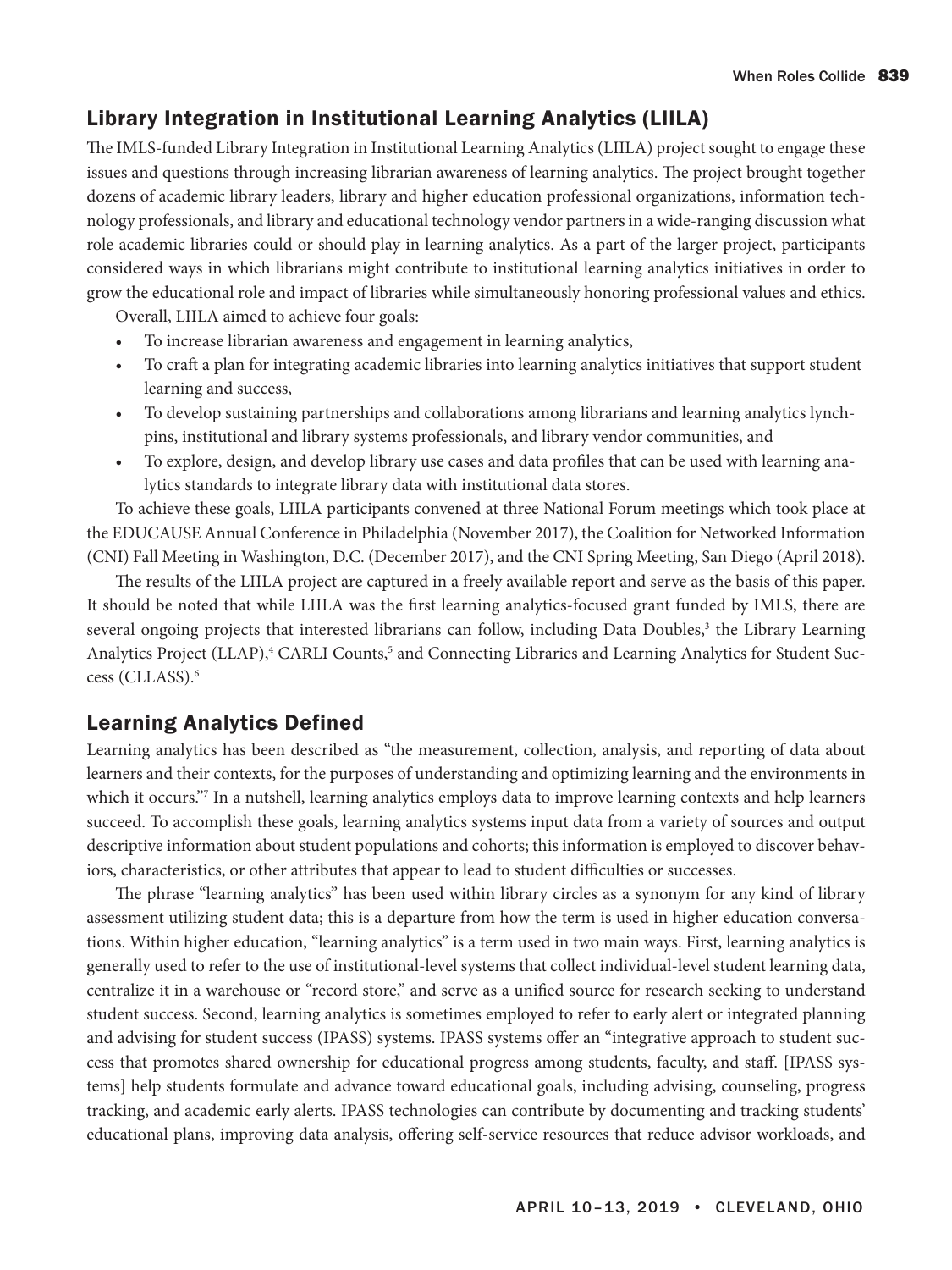<span id="page-2-0"></span>triggering interventions based on student behavior or faculty input."[8](#page-8-0) These systems attempt to predict which students are "at risk" or "high priority" based on known attributes so that educators can intervene quickly. Interventions emanating from learning analytics systems include notifications to students, advisors, or faculty; recommendations or requirements for students to meet with support services, changes to institutional processes or policies; or other actions intended to support improved student outcomes.<sup>[9](#page-8-0)</sup> In some cases, institutions also employ engagement analytics systems to understand student participation in activities outside the classroom, including student groups and other co-curricular initiatives. Because student engagement often correlates with student success, these systems may also be included under a "learning analytics" umbrella at some institutions.

Whether focused on the development of learner record stores that can be used to understand student success or embodied in an IPASS or engagement tracking system, learning analytics seeks to: 1) help educators discover, diagnose, and predict challenges to learning and learner success; 2) enable instructors to identify and enact necessary changes to improve and customize educational content, delivery; 3) empower learners with insights into their own learning;<sup>10</sup> and 4) point the way to successful and active interventions that benefit students, especially those who may be less familiar with the unwritten rules of higher education, including first-generation students, community college students, students of color, students with disabilities, and veterans. Used in this manner, learning analytics can provide a valuable tool to support the success of students of diverse populations.<sup>[11](#page-8-0)</sup>

Typically, the data used by learning analytics systems comes from student information systems, learning management systems, clickers, publishers, video-streaming and web-conference tools, surveys, and co-curricu-lar and extracurricular involvement systems.<sup>[12](#page-8-0)</sup> Currently, library data are typically omitted from learning analytics systems. In recent years, however, librarians are engaging issues and questions surfaced by learning analytics and actively working to determine how (or whether) to close this gap[.13](#page-8-0) Indeed the integration of library data in institutional learning analytics initiatives represents a significant shift for librarians and one that seemingly places librarians' roles as educators and as guardians of privacy at odds. In response, librarians may ask: What is the librarian's role in institutional learning analytics efforts? Are librarians bound by past choices with regard to individual-level student information? How can librarians, as members of the institutional educational team, participate in learning analytics to support individual student learning, engagement, and academic success while simultaneously honoring professional values?

### How can Librarians Expand their Educational Role Using Learning Analytics?

Librarians have long supported student learning, engagement, and success. Librarians ensure student access to information essential for learning and support students as they persist and attain their goals. They teach information literacy as well as disciplinary and general learning outcomes. They support students as they develop metacognitive skills and seek self-actualization in a variety of contexts, including their immediate learning environments, the broader community, and the world around them. In short, librarians help students learn, develop, and achieve.<sup>14</sup>

Librarians can amplify this educational role within their institutions by engaging in institutional learning analytics initiatives in a variety of ways. Librarians can situate learning analytics among other learning assessment approaches, identify problems that merit the use of learning analytics, ask questions, and envision library data contributions. By taking these actions, librarians can explore how library integration into learning analytics can bring librarians into institutional discussions and decision-making focused on student learning, engagement, and success and ensure that librarians continue to be (and be viewed as) essential partners on the institutional educational team.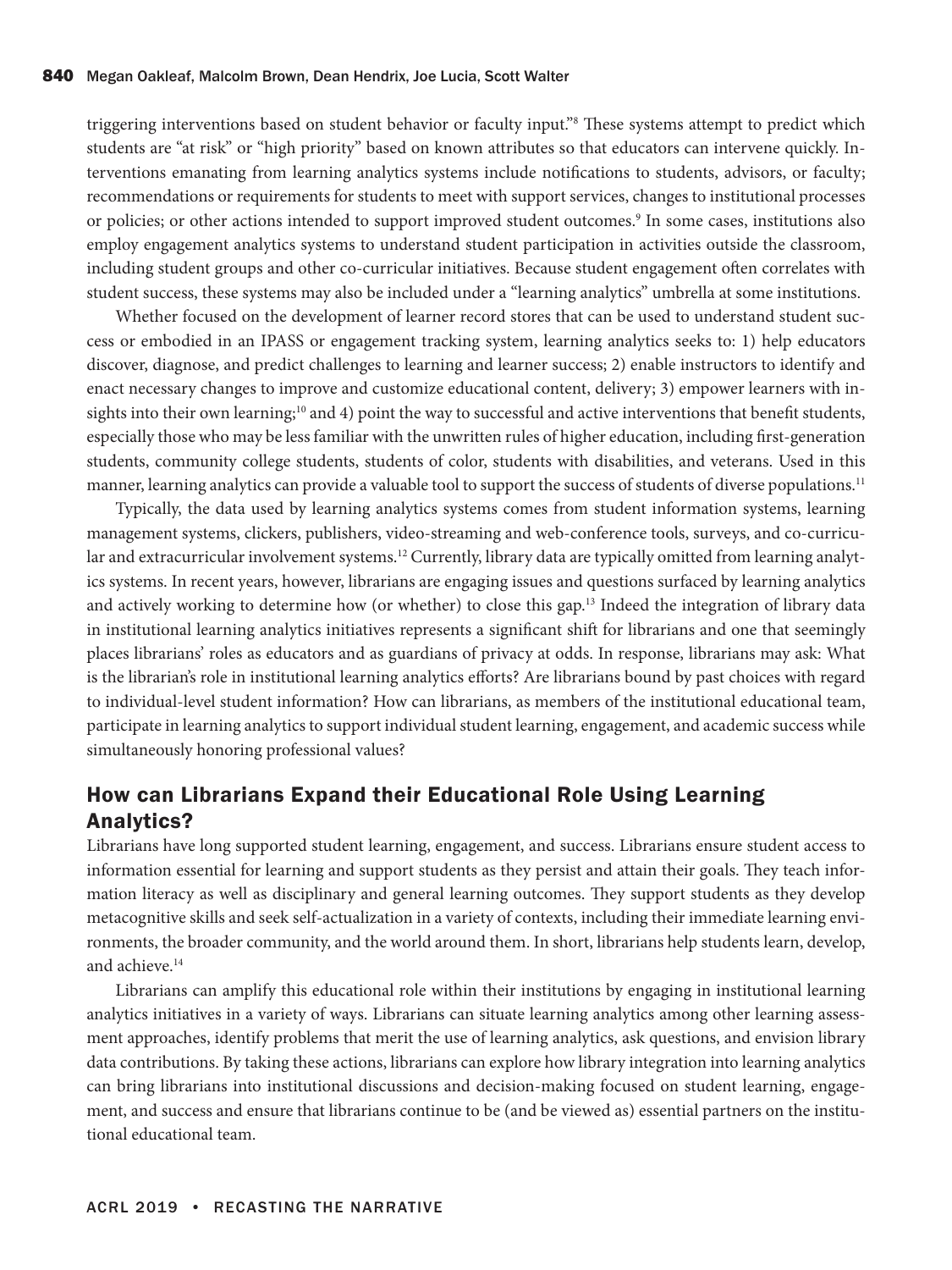# <span id="page-3-0"></span>*Situate Learning Analytics among Other Learning Assessment Approaches*

Assessment is an essential skill for any educator, and effective educators seek expertise in a variety of assessment approaches. Librarians, who are already familiar with many assessment strategies, can build their assessment repertoire and augment their roles as educators by situating learning analytics among more familiar learning assessment approaches. For decades, librarians have used surveys, tests, performance assessments, rubrics, ethnographies, and correlation studies to 1) gain insights into the needs, goals, and values of their learners; 2) design learning experiences that meet students where they are, engage them in meaningful ways, and enable them to attain greater agency in their own lives; and 3) reflect in order to improve each iterative teaching cycle, ultimately increasing the value of education for their present and future learners[.15](#page-8-0) Now, as higher education leverages learning analytics to assessing and understand student learning, librarians can explore the commonalities as well as differences between learning analytics and past assessment approaches. For example, both past assessments and learning analytics approaches seek to determine whether or not students are learning from their interactions with the library; likewise they are both intended to yield clues about services and resources librarians can provide to increase their impact on student learning.[16](#page-8-0) Past assessments and learning analytics efforts differ in that past assessment approaches tend to be episodic rather than longitudinal, limited to information held within the library organization rather than a full view of the student experience, and focused on describing the past rather than anticipating the future. Many past assessment approaches have also been relatively small in scope, controlled by librarians, and limited in the amount of individual-level data captured and used. Learning analytics, in contrast, is longitudinal and ongoing, includes data from across the institution, and leverages the past to predict the future. Learning analytics also tends to be much larger in scope, may or may not offer librarians control and oversight, and involves the collection and use of individual-level data. Thus, there is room in the library assessment toolbox for more approaches that fill the gaps left by existing assessment methods[.17](#page-8-0) Indeed, library participation in learning analytics represents a logical evolution of library efforts to assess student learning.

# *Identify Problems Meriting a Learning Analytics Approach*

In higher education, librarians play an important educational role by helping their institutions achieve their missions and supporting students as they attain their goals. While past assessment approaches have shed some light on how libraries impact (or could impact) institutional missions and student goals such as learning, engagement, and success, learning analytics may reveal more or different information that can enable libraries to develop improved services, resources, or facilities, thereby providing greater value to students both individually and on an institutional scale. Librarians who wish to leverage learning analytics to augment their educational impact on students can determine what areas of institutional mission and student support merit a learning analytics approach[.18](#page-8-0) Librarians can engage in the following questions to begin to surface areas in which a learning analytics approach is warranted:

- What are the problems we—as librarians, members of a library organization, and participants in an institutional community—are trying to solve that may benefit from information gleaned from learning analytics systems?
- What needs do our students or other stakeholders have that might be fulfilled using information generated by learning analytics efforts?
- What improvements, changes, or customizations could we make to library services, resources, or facilities if we had more information about these problems and/or stakeholder needs? Could that in-formation be supplied by engagement in learning analytics?<sup>[19](#page-8-0)</sup>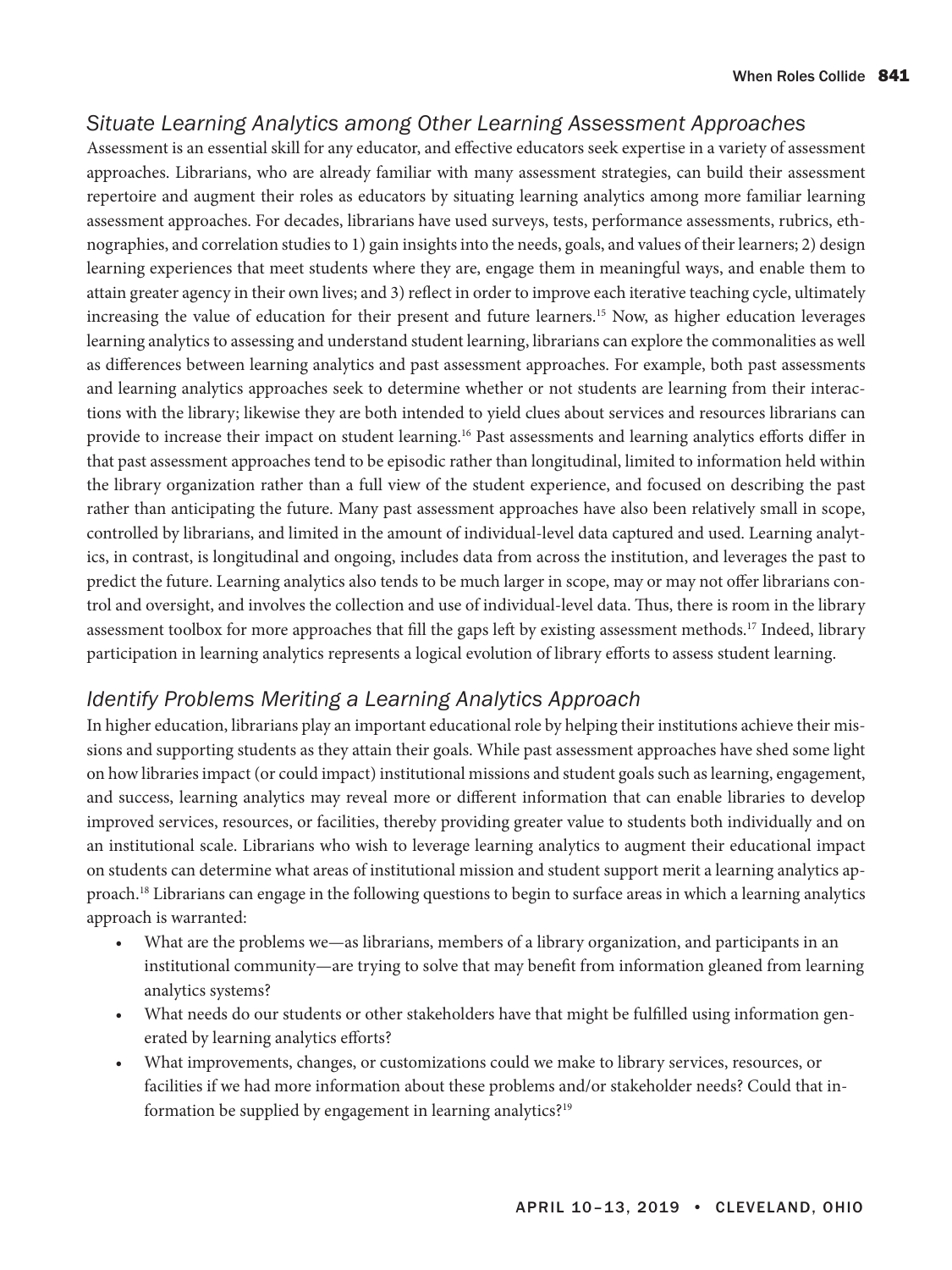### <span id="page-4-0"></span>*Asking Questions*

The next logical step for librarians seeking to develop their educational roles by engaging in learning analyt-ics is to ask focused questions about potential library contributions to learning analytics at their institution.<sup>[20](#page-8-0)</sup> Asking questions can help librarians surface their beliefs, conceptions, and possibly misconceptions of learning analytics; discover the degree to which their institutions are involved in learning analytics; and anticipate ways in which learning analytics might allow them to increase their support of student learning. Librarians may begin with questions about what library integration in institutional learning analytics might "look like," including:

- What library data can help complete an institutional picture of student learning and success?<sup>[21](#page-8-0)</sup> Con-versely, what data are relevant at the library level but may not be significant at the institutional level?<sup>[22](#page-8-0)</sup>
- Imagine library data were integrated into learning analytics systems at the institutional level. How might that result in improvements to student learning and success?<sup>23</sup>
- What unmet student success needs might be surfaced by the inclusion of library data in learning analytics initiatives?
- How could the integration of librarians into learning analytics initiatives help libraries intervene or improve to help students?
- Other than the inclusion of library data in learning analytics initiatives, in what other ways might libraries become integrated into the learning analytics efforts of their overarching institution?
- How might librarian roles evolve as more institutions (and perhaps their libraries) advance in their learning analytics efforts? [24](#page-8-0)

Asking these questions can help librarians initiate learning analytics discussions internally and engage in broader educational dialogue about learning analytics at their institutions.

# *Envision Library Data Contributions*

Librarians seeking to extend their educational role by exploring potential synergies between library data and learning analytics can conduct an audit of existing library data that could be added to institutional systems and, in so doing, contribute to a holistic understanding of student learning, engagement, and success. To determine what library data might be candidates for inclusion, librarians can inventory the data they collect, investigate the potential utility of each data point in developing a more complete picture of student behaviors, gauge the accessibility of data points deemed relevant, evaluate anticipated security or ethical concerns related to individual data points, and determine an initial list of library data to consider as relevant to learning analytics efforts. A detailed list of data points librarians can consider is available in the LIILA report.<sup>[25](#page-8-0)</sup>

# How can Librarians Honor Privacy Values within the Context of Learning Analytics?

As a profession, librarians have long upheld privacy values and ethics as well as institutional or organizational policies and legal requirements. To protect user privacy, librarians have embraced practices of not recording, not maintaining, and/or actively destroying personally identifiable information. Any change in practices involving gathering, saving, or sharing individual-level data requires thorough consideration and discussion of attendant risks. It is reasonable to be concerned that bad things could happen if individual-level data are improperly secured, not protected by policy, bereft of an appropriate governance structure, or otherwise mismanaged or mishandled. The potential for data insecurity should raise concerns and inspire judicious use of data; it should also serve as an impetus to take action to ensure that any library data included in institutional learning analytics are protected[.26](#page-8-0) Librarians can mitigate risks and honor privacy values by asking questions, engaging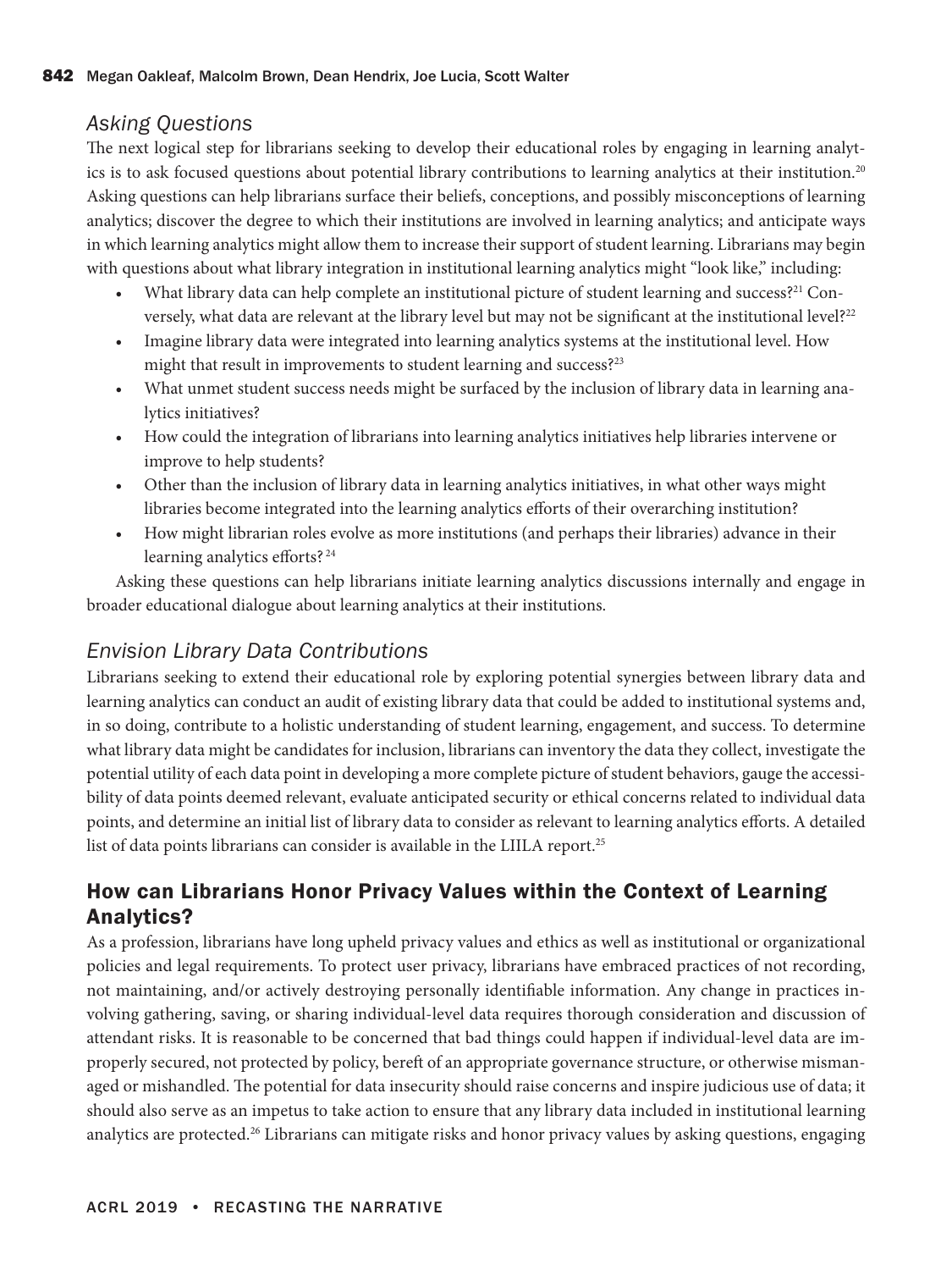<span id="page-5-0"></span>actively in decision making within their institutions, and expanding their knowledge of privacy frameworks and policies.

### *Asking (More!) Questions*

As with aligning learning analytics and the educational role of librarians, asking questions about library privacy concerns is an essential step towards reconciling apparent disconnects in library engagement in learning analytics. Librarians can ask questions about anonymity, confidentiality, and privacy; personally identifiable information; data privacy and security; opt-in and opt-out choices; and institutional data sharing and storage.

Anonymity, confidentiality, and privacy are words that are sometimes used interchangeably in common parlance, but they are not equivalent concepts. Distinguishing among these concepts is essential for meaningful ongoing conversations about library involvement in learning analytics.[27](#page-8-0) To provide clarity about the use of these terms in an institutional context, librarians might ask:

- What institutional policies, statements, or requirements are relevant to discussions and decision-making with regards to anonymity, confidentiality, and privacy?
- Do these policies, statements, requirements, or statutes require re-examination or updating? What elements are timeless?[28](#page-8-0)

Librarians can also ask questions about the personally identifiable information that is already recorded, maintained, or not actively destroyed by library facilities, practices, and systems, as well as library vendor systems. Knowing more about the status quo enables librarians to have more informed conversations about the future. Questions that can shed light in this area include:

- What data are being collected?
- How long is collected data retained?
- How secure are the underlying systems in which data are maintained?
- What known vulnerabilities exist in the systems that maintain data?
- How are permissions handled and who has (what level of) access to these systems?
- Are there differences between stated data policies and real-world practice?
- Are the practices and policies with regard to the gathering, use, and retention of personally identifiable information shared with the public in a transparent manner?
- How is data in vendor-controlled systems negotiated? Who owns it? Who has access to it? Are there additional costs associated with access or analysis?<sup>[29](#page-8-0)</sup>

Librarians can also consider what personally identifiable information may be recorded, maintained, or not actively destroyed by library-, institutional-, and vendor-controlled facilities, practices, and systems in the future. If librarians wish to learn more about student-library interactions and plan to collect new or different data in order to do so, librarians should also consider how granular and identifiable that data needs to be.<sup>30</sup> For example, do librarians need to know *that* a user accessed a library resource, service, or facility? Or do librarians need to know the *specifics* of that access (resource type? subject? title?), detailed information about a service transaction, or the precise time or place of facility use?<sup>31</sup>

Librarians can gain more information about how their institutions address data privacy and security concerns by asking questions, such as:

- What data are the overarching institution, or individual units within the institution, maintaining?
- What systems are included?
- What policies are involved?
- What practices are employed?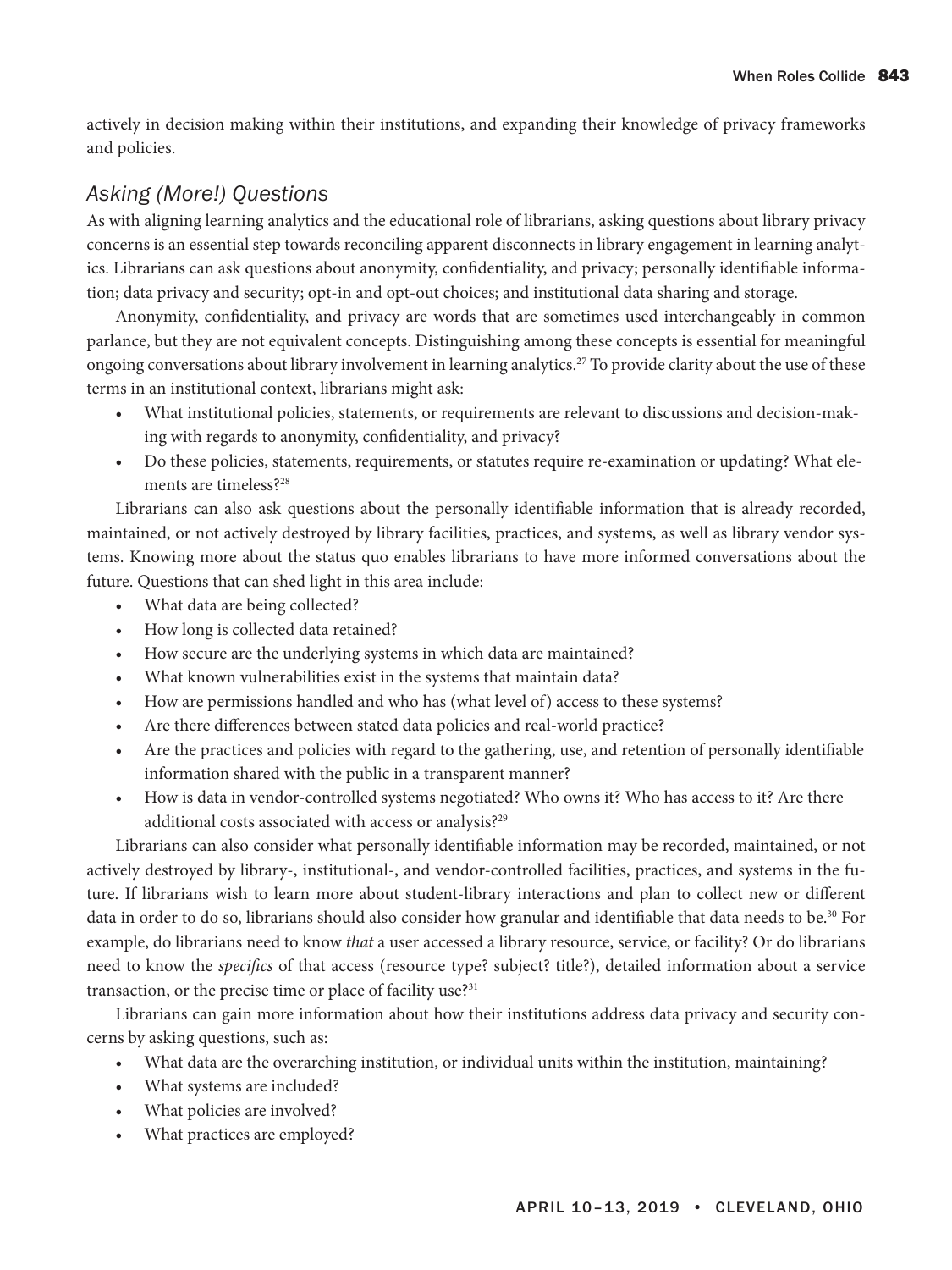- <span id="page-6-0"></span>• What safeguards are present?
- What governance structures are in place? Who controls collected data? Who is responsible for decision-making with regard to the gathering, use, and retention of data?
- Who has access to the data? What is the process for others to gain access?<sup>[32](#page-8-0)</sup>
- Are informed consent policies and procedures up to data, accessible, and understandable to users?
- Are opt-in or opt-out choices presented to users? Does opting-out truly remove a user from data gathering and analysis?
- Does the library possess access controls that allow librarians to oversee the visibility and use of any library data that may be shared at the institutional level?
- How do the data security and/or policy protections of the institution and the library compare? Which is more robust?<sup>33</sup>

Using these questions, librarians can become more familiar with current library and institutional data practices and take concrete actions to mitigate privacy risks. Librarians who know how library-, institutional-, and/ or vendor-controlled systems gather, maintain, secure, store, and use data are better prepared to be transparent about these practices, communicate them to others, and educate students and other stakeholders so that they can make informed decisions;<sup>[34](#page-8-0)</sup> these are all roles that both align with professional library values and enable librarians to be proactively involved in institutional uses of learning analytics in order to support student learning, engagement and success.

# *Engaging in Institutional Decision-Making*

Armed with the answers to these questions, librarians can honor their professional values by engaging in learning analytics initiatives at the institutional level. Librarians are well-qualified to participate in learning analytics and navigate its attendant privacy issues;<sup>35</sup> they also already partner with other campus professionals that likewise value privacy and are well-versed in FERPA, HIPPA, and other regulations that underpin higher education student data privacy policy.

Potential pathways for librarian involvement in privacy-related institutional decision-making are myriad. The possibilities include:

- Connecting with learning analytics personnel, committees, and systems at the institutional level<sup>36</sup>
- Directly advocating for data security and privacy
- Shaping the policies governing the deployment and use of learning analytics $37$
- Consulting on meaningful, parsimonious inclusion of data in learning analytics systems<sup>38</sup>
- Investigating systems to determine how data are gathered, maintained, secured, stored, and used<sup>[39](#page-9-0)</sup>
- Determining who owns or has access rights to data maintained in institutional- or vendor-owned systems
- Working with institutional procurement officers to ensure that data ownership and access rights are part of vendor contract negotiations<sup>40</sup>
- Educating students and other stakeholders and advocating transparent and accessible policy statements

# *Expanding Knowledge of Privacy Frameworks and Policies*

Finally, librarians can enact their roles as protectors of privacy by expanding their knowledge of privacy frameworks and policies. Numerous authors have suggested that librarians broaden their knowledge of privacy policies and procedures, at both the library and institutional level.[41](#page-9-0) Sources librarians can investigate include those found in Figure 1. The Library Learning Analytics Project also provides a detailed list of resources in a "privacy toolkit."<sup>[42](#page-9-0)</sup> All of these resources can aid librarians in preparing to take an active role in institutional learning analytics.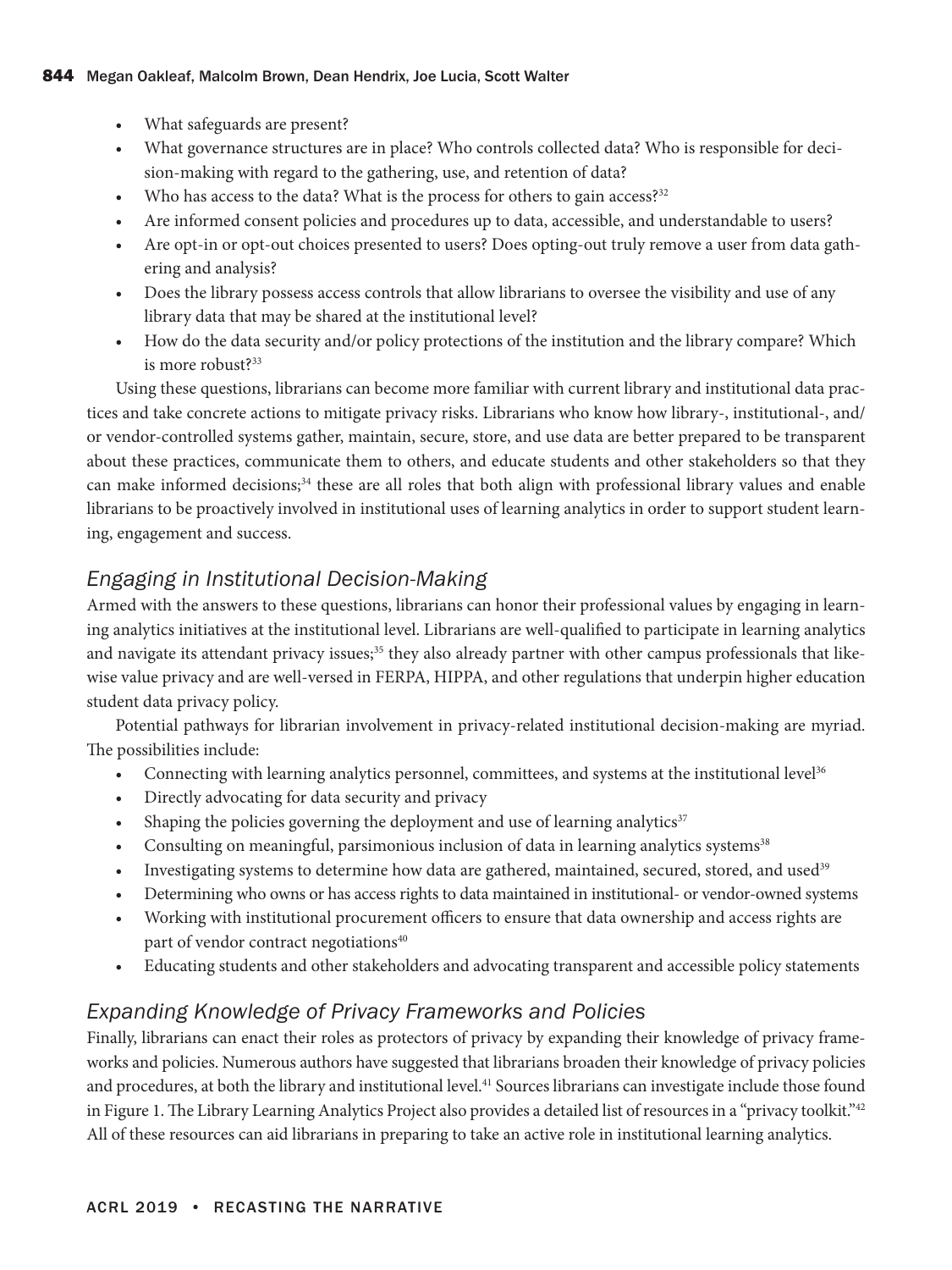#### FIGURE 1

#### Examples of Learning Analytics Privacy Policies and Related Resources

#### 7 Things You Should Know About How Learning Data Impacts Privacy

<https://library.educause.edu/resources/2017/5/7-things-you-should-know-about-how-learning-data-impacts-privacy>

#### ALA Code of Ethics

<http://www.ala.org/united/sites/ala.org.united/files/content/trustees/orgtools/policies/ALA-code-of-ethics.pdf>

#### Association of Institutional Research Code of Ethics and Professional Practice

<http://www.airweb.org/Resources/Pages/Code-of-Ethics.aspx>

#### Consenting Adults? Privacy in an Age of Liberated Learning Data

<https://er.educause.edu/articles/2017/1/consenting-adults-privacy-in-an-age-of-liberated-learning-data>

#### Ethical Use of Student Data for Learning Analytics Policy

<http://www.open.ac.uk/students/charter/essential-documents/ethical-use-student-data-learning-analytics-policy>

#### Ethics and Privacy in Learning Analytics—a DELICATE issue

<http://www.laceproject.eu/blog/ethics-privacy-in-learning-analytics-a-delicate-issue/>

#### Ethics and Privacy in Learning Analytics

<http://epress.lib.uts.edu.au/journals/index.php/JLA/issue/view/373>

#### IMS Global Learning Data & Analytics Key Principles

<http://www.imsglobal.org/learning-data-analytics-key-principles>

#### JISC Effective Learning Analytics—Using Data and Analytics to Support Students

<https://analytics.jiscinvolve.org/wp/>

#### JISC Code of Practice for Learning Analytics

<https://analytics.jiscinvolve.org/wp/2015/06/04/code-of-practice-for-learning-analytics-launched/> and <https://www.jisc.ac.uk/guides/code-of-practice-for-learning-analytics>

#### JISC Literature Review

[http://repository.jisc.ac.uk/5661/1/Learning\\_Analytics\\_A-\\_Literature\\_Review.pdf](http://repository.jisc.ac.uk/5661/1/Learning_Analytics_A-_Literature_Review.pdf)

#### JISC Taxonomy of Issues

[https://analytics.jiscinvolve.org/wp/2015/03/03/a-taxonomy-of-ethical-legal-and-logistical-issues-of](https://analytics.jiscinvolve.org/wp/2015/03/03/a-taxonomy-of-ethical-legal-and-logistical-issues-of-learning-analytics-v1-0/)[learning-analytics-v1-0/](https://analytics.jiscinvolve.org/wp/2015/03/03/a-taxonomy-of-ethical-legal-and-logistical-issues-of-learning-analytics-v1-0/)

#### The Learning Analytics Landscape: Tension Between Student Privacy and the Process of Data Mining

[https://www.carnegiefoundation.org/blog/the-learning-analytics-landscape-tension-between-student-privacy-and](https://www.carnegiefoundation.org/blog/the-learning-analytics-landscape-tension-between-student-privacy-and-the-process-of-data-mining/)[the-process-of-data-mining/](https://www.carnegiefoundation.org/blog/the-learning-analytics-landscape-tension-between-student-privacy-and-the-process-of-data-mining/)

#### NISO Consensus Principles on User's Digital Privacy in Library, Publisher, and Software-Provider Systems [https://groups.niso.org/apps/group\\_public/download.php/16064/NISO%20Privacy%20Principles.pdf](https://groups.niso.org/apps/group_public/download.php/16064/NISO%20Privacy%20Principles.pdf)

#### NIST Cybersecurity Framework

<https://www.nist.gov/cyberframework>

#### SPEC Kit 360: Learning Analytics

<https://publications.arl.org/Learning-Analytics-SPEC-Kit-360/>

#### University of California Learning Data Privacy Principles and Recommended Practices

<https://library.educause.edu/~/media/files/library/2016/12/learningdataprivacyslides.pdf>

#### University of Maryland, Baltimore County—Use of Student Data

<https://my3.my.umbc.edu/about/studentdata>

#### University of Michigan Learning Analytics Guiding Principles

<http://ai.umich.edu/learning-analytics-guiding-principles/>

#### University of Michigan Library Privacy Statement

<https://www.lib.umich.edu/library-administration/library-privacy-statement>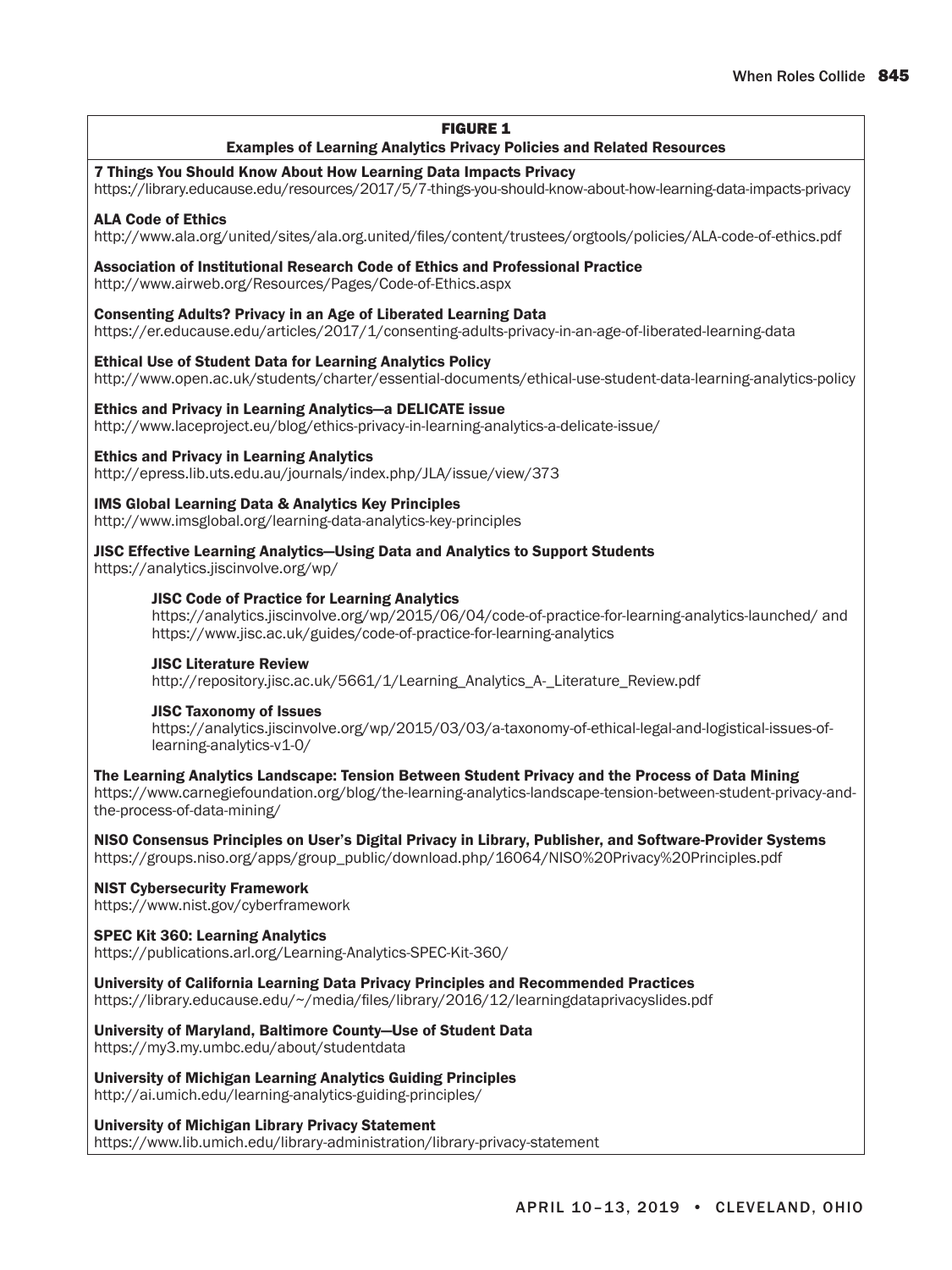### <span id="page-8-0"></span>Conclusion

As higher education institutions expand the use of data to support student learning, engagement, and success, librarians have an opportunity to determine ways in which they can honor and enact their roles as educators as well as protectors of privacy. By taking concrete steps including asking questions, participating in institutional initiatives, and deepening their knowledge base, librarians can determine potential pathways for engagement in learning analytics in support of students that will unite, not divide, the essential roles librarians play in higher education.

### Endnotes

- [1](#page-0-0). EDUCAUSE Learning Initiative. *7 Things You Should Know about Analytics* (Louisville, CO: EDUCAUSE, 2011), [https://library.](https://library.educause.edu/~/media/files/library/2010/4/eli7059-pdf) [educause.edu/~/media/files/library/2010/4/eli7059-pdf.](https://library.educause.edu/~/media/files/library/2010/4/eli7059-pdf)
- [2](#page-0-0). Megan Oakleaf, *Library Integration in Institutional Learning Analytics* (Syracuse, NY: Syracuse University Press, 2018), 60.
- [3](#page-1-0). "Data Doubles," accessed March 1, 2019, [http://datadoubles.org/.](http://datadoubles.org/)
- [4](#page-1-0). "Library Learning Analytics Project," University of Michigan, accessed March 1, 2019, [https://libraryanalytics.org/.](https://libraryanalytics.org/)
- [5](#page-1-0). "CARLI Counts," Consortium of Academic and Research Libraries in Illinois, accessed March 1, 2019, [https://www.carli.illinois.](https://www.carli.illinois.edu/products-services/carli-counts) [edu/products-services/carli-counts](https://www.carli.illinois.edu/products-services/carli-counts).
- [6](#page-1-0). "Connecting Libraries and Learning Analytics for Student Success (CLLASS)," Institute of Museum and Library Services, accessed March 1, 2019, [https://www.imls.gov/grants/awarded/lg-97-18-0209-18.](https://www.imls.gov/grants/awarded/lg-97-18-0209-18)
- [7](#page-1-0). Gráinne Conole, Dragan Gasevic, Phillip Long, and George Siemens. "Message from the LAK 2011 general & program chairs," In *Proceedings of the 1st International Conference on Learning Analytics and Knowledge* (Banff, AB, Canada: LAK, 2011)*.*
- [8](#page-2-0). "*Integrated planning and advising for student success (iPASS)*," EDUCAUSE, accessed on March 1, 2019, [https://library.educause.](https://library.educause.edu/topics/information-technology-management-and-leadership/integrated-planning-and-advising-for-student-success-ipass) [edu/topics/information-technology-management-and-leadership/integrated-planning-and-advising-for-student-success-ipass](https://library.educause.edu/topics/information-technology-management-and-leadership/integrated-planning-and-advising-for-student-success-ipass).
- [9](#page-2-0). ECAR-ANALYTICS Working Group, *The Predictive Learning Analytics Revolution: Leveraging Learning Data for Student Success* (Louisville, CO: ECAR, 2015), <https://library.educause.edu/~/media/files/library/2015/10/ewg1510-pdf.pdf>
- [10.](#page-2-0) Phillip Long and George Siemens, "Penetrating the Fog: Analytics in Learning and Education. *EDUCAUSE Review,* 46, no. 5 (2011), 31-40,<http://er.educause.edu/articles/2011/9/penetrating-the-fog-analytics-in-learning-and-education>.
- [11.](#page-2-0) Megan Oakleaf, *Library Integration*, 11, 68.
- [12.](#page-2-0) ECAR-ANALYTICS Working Group, *The Predictive Learning Analytics Revolution.*
- [13.](#page-2-0) Megan Oakleaf, *Library Integration*, 11.
- [14.](#page-2-0) Ibid, 10.
- [15.](#page-3-0) Ibid, 10.
- [16.](#page-3-0) Megan Oakleaf, "The Library's Contribution to Student Learning: Inspirations and aspirations," *College and Research Libraries*, 76, no. 3 (2015): 353-358; Megan Oakleaf, "Dangers and Opportunities: A Conceptual Map of Information Literacy Assessment Tools," *portal: Libraries and the Academy,* 8, no. 3 (2008): 233-253.
- [17.](#page-3-0) Megan Oakleaf, *Library Integration*, 12.
- [18.](#page-3-0) Ibid, 16-18.
- [19.](#page-3-0) Ibid, 73.
- [20.](#page-4-0) Megan Oakleaf, "Getting Ready and Getting Started: Academic Librarian Involvement in Institutional Learning Analytics Initiatives," *Journal of Academic Librarianship*, 42, no. 4 (2016): 472-475; Megan Oakleaf, *Library Integration*, 73-75.
- [21.](#page-4-0) Megan Oakleaf, *Library Integration*, 64.
- [22.](#page-4-0) Ibid, 63.
- [23.](#page-4-0) Ibid, 20.
- [24.](#page-4-0) Ibid, 73.
- [25.](#page-4-0) Ibid, 33.
- [26.](#page-4-0) Ibid, 61.
- [27.](#page-5-0) Lisa Janicke Hinchliffe, "Privacy in user research: Can you?" Scholarly Kitchen (blog), September 5, 2018, [https://scholarlykitchen.](https://scholarlykitchen.sspnet.org/2018/09/05/privacy-in-user-research-can-you/) [sspnet.org/2018/09/05/privacy-in-user-research-can-you/;](https://scholarlykitchen.sspnet.org/2018/09/05/privacy-in-user-research-can-you/) "Library Learning Analytics Project."
- [28.](#page-5-0) Megan Oakleaf, *Library Integration*, 61.
- [29.](#page-5-0) Ibid, 62.
- [30.](#page-5-0) Ibid, 62, 65.
- [31.](#page-5-0) Ibid, 62.
- [32.](#page-6-0) Ibid, 62.
- [33.](#page-6-0) Ibid, 63.
- [34.](#page-6-0) Ibid, 64.
- [35.](#page-6-0) Ibid, 26.
- [36.](#page-6-0) Ibid, 72.